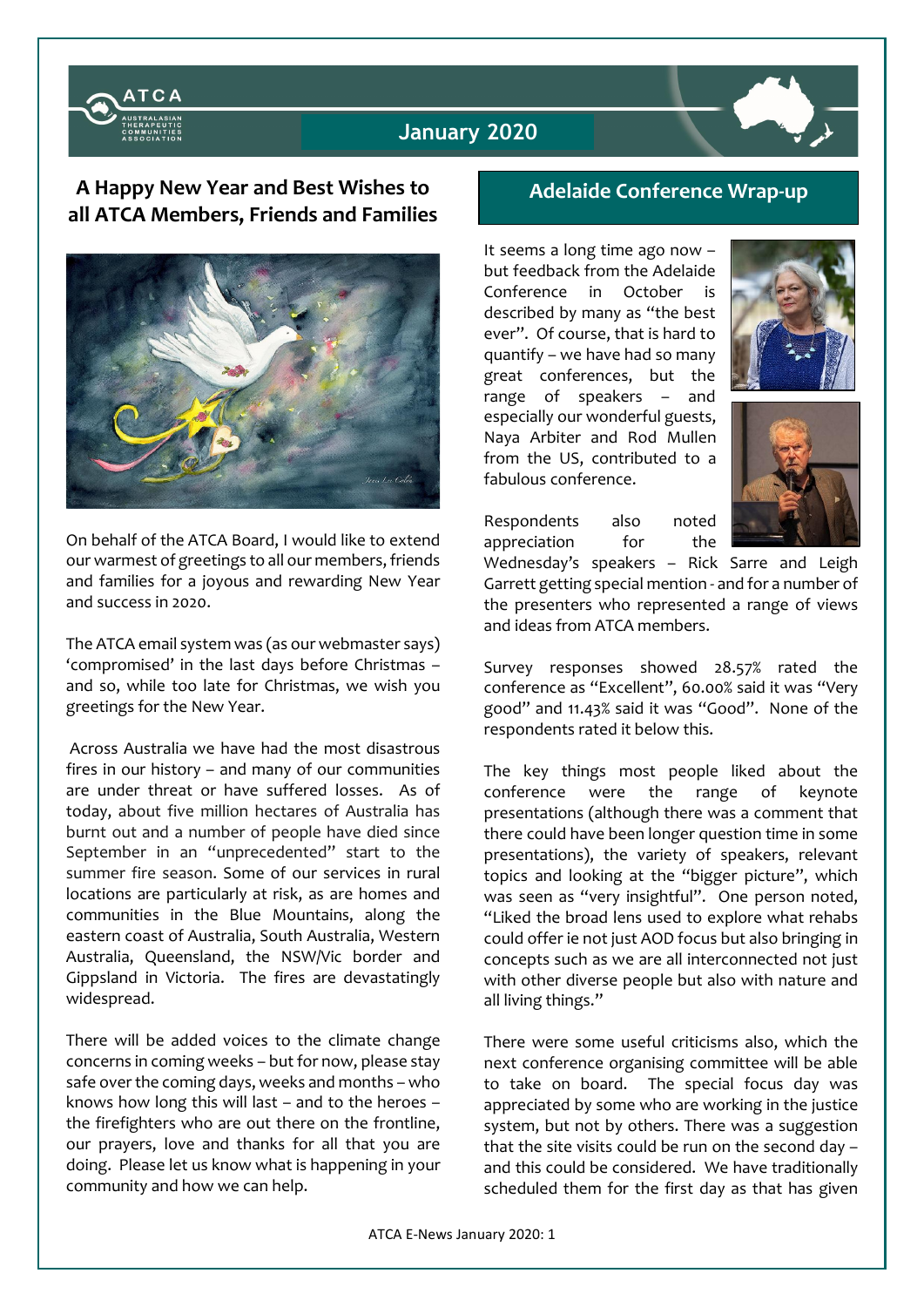people a choice of arrival day as not everyone will elect to go on a tour. Always there is a balance to find between packing too much in and making the offerings too light. While we had fewer breakout sessions this year, the days' program was as full as usual – but with sessions more concentrated in one room, empty seats were more obvious.

However, only 17.4% of respondents thought the conference was "too long", while 82.86% thought it was "About right".



There was a comment that "clinical skills building" could have had more concentration – and those who attended the workshop by Gery

Karantzas were warm in their praise for this aspect of the conference.

In terms of organisation, 34.29% rated the conference as "Extremely organised", 62.86% thought it was "Very organised" and 2.86% though it was "Not so organised".

In terms of the changes or additions people would you like to see at the next conference, there were a number of suggestions, such as:

- More resources to take away
- More interactive sessions
- More topic speakers on treatment methods, e.g., Trauma-informed care, PTSD, ACT, CBT
- More innovative models of residential treatment
- A session on Governance, Media and residential program costings per bed
- Debate or discussion on the key issues facing the sector
- More upskilling and showing others' techniques and program changes – not just the ones that succeed but also the ones that fail
- Longer presentations 45 minutes rather than 25 minutes
- More on gambling harm

As we will have a one-day Symposium in 2020, all

survey results will be made available to the 2021 Conference organisers. This conference will be held in:



Remember: the number, variety and quality of breakout sessions depends on YOU! If we don't have the abstracts, then we can't offer the sessions. We will always have some who loved something, while for others, it didn't hit the mark. Providing us with your ideas, and then following through with papers, posters, presentations and workshops will help to provide a successful conference.

Thank you to those who attended – and to those who provided feedback. We hope to see you at the 2020 Symposium and in strong numbers at the 2021 Conference in Canberra!

#### ATCA Board - 2020

ATCA's Annual General Meeting was held during the 2019 Conference in Adelaide, with six nominations for the four vacant Board positions.

Thank you to everyone who nominated, and congratulations to all newly elected Directors.



Garth Popple, Gerard Byrne and Mark Ferry were returned to the Board, and Anne-Maree Kaser, CEO of Windana Drug and Alcohol Recovery in Victoria, was elected as the newest Director to the ATCA Board.



Anne-Maree nominated to join the ATCA Board to contribute to governance, share experience and support further advocacy for investment in residential rehabilitation. She started work in the AOD sector as a very green

newly registered nurse in 1988 and has worked in and around the AOD and community services sector since that time.

Since she joined Windana, the organisation has expanded significantly, growing from 35 to 78 beds at Maryknoll and opening a new 20 bed TC at Ballarat in the Grampians region in November 2018. They

ATCA E-News January 2020: 2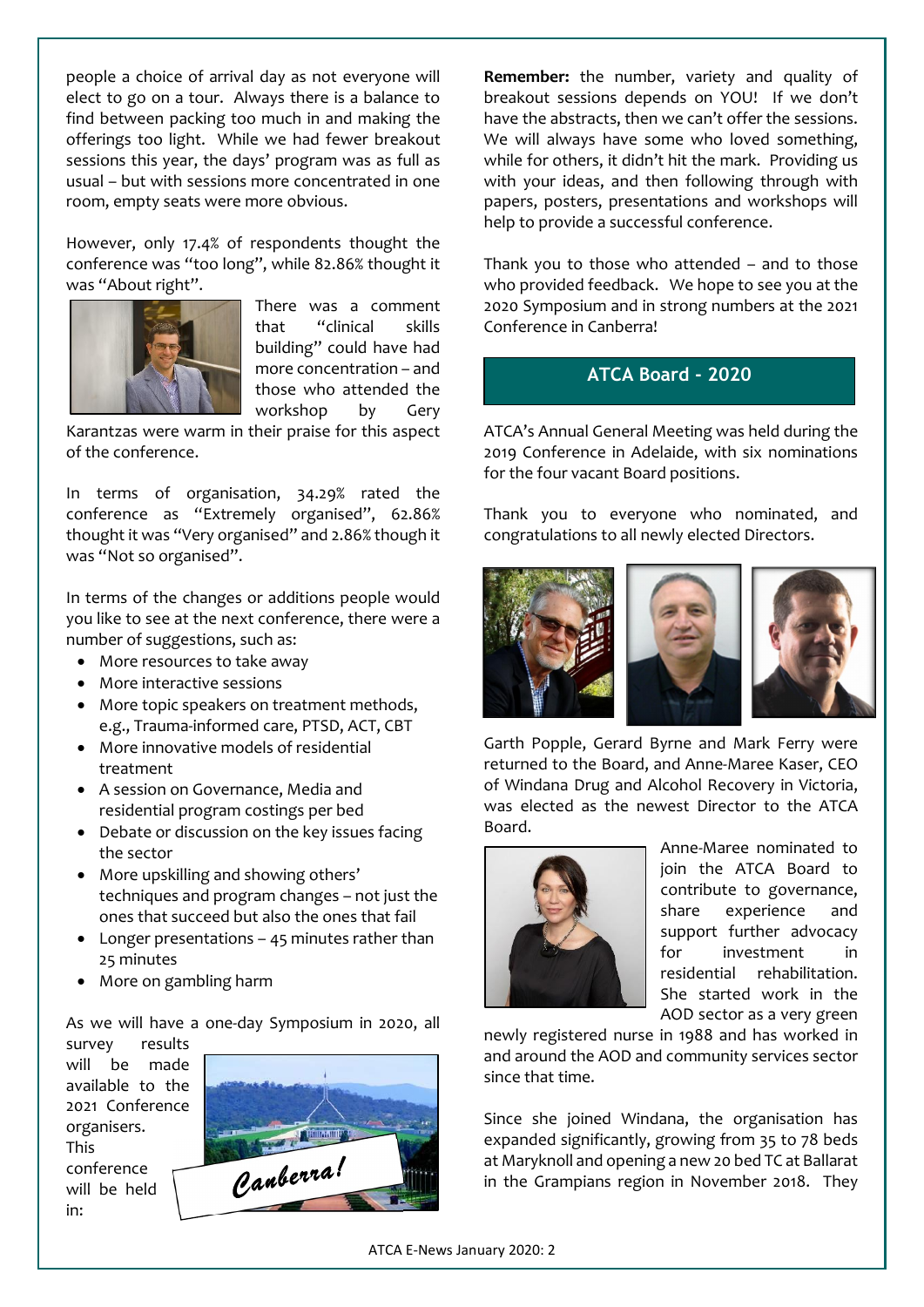were also successful in a submission to establish a new 30 bed TC in Corio in the Barwon region which will commence construction in 2020.

Anne-Maree has more than 12 years' experience working with boards, she is a member of the Australian Institute of Company Directors, a successful administrator in a range of settings but most importantly a passionate believer in TCs, the community as method model and the tremendous outcomes that people can and do achieve.

Congratulations to Anne-Maree and other newly elected Directors.

It is wonderful to see competition for Board positions – but without a retirement heralding a vacancy, we inevitably see a person who will come to an end of their elected term. This year it is Carole Taylor who steps down after four years on the Board. Carole has



provided valuable input to the Board, bringing valuable Governance experience and skills and representing the voice of rural and remote communities in the NT.

In her statement, Carole noted, "TCs that work with and for our Indigenous residents have so many other facets to their service delivery, and our residents have a right to all of what is expected in 'main stream' and more, as we must offer a comparable service and do so in a safe and understanding cultural environment.

Our differences and our sameness need to be understood by all those we deal with as well as peak organisations such as ATCA. Without understanding and knowledge, shared through representation, the pressures of working in different and remote locations may well be overlooked".

Carole has provided an important and valued voice on the Board, and we extend our appreciation and thanks. We are also happy to add that Carole will continue working with the Cultural (Indigenous) Sub-Committee, which is chaired by Scott Wilson.

Thank you, Carole, for your valued and continuing support and input to the ATCA Board.





Following the AGM, the newly elected members met with continuing members, Carol

Daws, Eric Allan and Jenny Boyle to elect the Executive. Garth Popple was elected Chair, Carol Daws as Deputy Chair, Gerard Byrne again took up the position of Treasurer and Eric Allan as Secretary/Public Officer.



Bernice Smith and Scott Wilson were both appointed to the ATCA

Board in February 2017 for a two-year term and are



currently continuing in those positions.



The ATCA Board will have its first meeting for 2020 in February, when the year's

activities will be mapped and developed. There are a number of challenges facing the Board – the continued fight for ERO funding, recognition of the true cost of residential rehabilitation beds, expansion and innovation of services, membership, workforce and the further development of the ATCA Standard, remain high priorities.

The Board has also set up a number of subcommittees and working groups, and these will be expanded to include members outside the Board.

We look forward to working with you in 2020 and invite all members to provide input and feedback on what are the most vital and concerning issues for you in the sector.

### TC Training Courses a major focus in 2019

TC Training Courses continued to be the key focus of workforce development in 2019, and since commencing the Australian training project in February 2018, we have run 14 courses with over 300 participants. The last two courses were run in Perth,